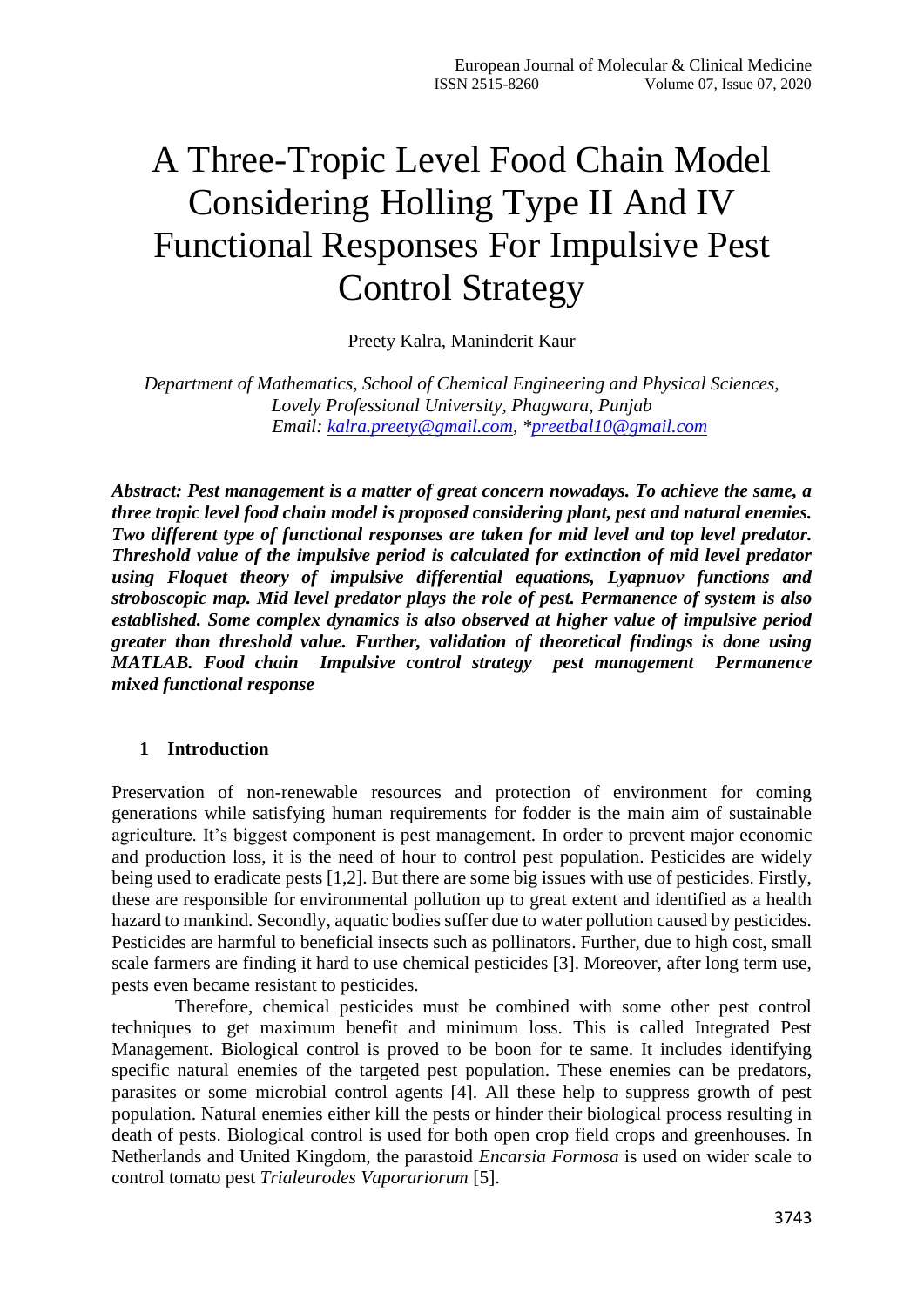In this paper, pesticides are applied along impulsive release of natural enemies to manage the pest population. It is observed that many of these insect pests do not cause much damage in their native habitat. But, the problem becomes serious when they migrate into the region where there are no natural enemies. Hence, specified natural enemies can be reared or stocked under favorable environmental conditions and then released periodically in targeted regions to kill pests [6]. Therefore, in our work threshold value of impulsive period is calculated in order to check pest population. Since pesticides and natural enemies are released periodically, so this can be well analyzed using impulsive differential equations. There are plethora of applications of impulsive differential equations in Ecology and other applied sciences [9]. Also pest management can be studied effectively with the help of perturbed prey-predator interactions. Great achievements have been made by eminent researchers by considering prey as pest and natural enemies as predators.

Further, functional response of prey population to predator has an important role in predation. This response can be prey dependent (Holling type) or both prey and predator dependent (Beddington-DeAngelis type). Liu and Chen [10] analyzed Lotka-Volterra predator-prey system with impulsive perturbations using Holloing Type II functional response and studied the chaotic behavior of system. Zhang [11] established two pest-one natural enemy model, and found threshold value of impulsive period for pest free equilibrium. Similarly, valuable results have been obtained in [12, 13, 14, 15] considering food chain and food web models for impulsive pest control strategy. Zhang [16] studied the bifurcation analysis of prey-predator impulsive pest control model with Holling type IV functional response. He found that bifurcation depends on the impulsive release amount of natural enemies. Differnt threshold values of impulsive period have been obtained in [10, 18, 19] for permanence of the system.

Furthermore, Furthermore, good biological understanding of different life stages (immature larva, mature adult) of pests and natural enemies must be there for effectiveness of biological pest control. Hence, Jatav and Dhar [20-22] considered a stage structured (in natural enemies) plant-pest-natural enemy (food chain) model to find the conditions for permanence of the system. Again, Bhanu *et.al.* [23] extended the above work by analyzing stage- structure in pests also.

Motivated by above, a three tropic level plant-pest-natural enemy food chain model is developed using Holling type II and IV functional responses for impulsive pest control strategy. Pesticides and natural enemies are released periodically and simultaneously with impulsive period  $\tau$  to manage pest population.

# **2 Mathematical model**

The following predator-prey food chain model is proposed in this paper. Here, prey act as plant crop, mid level predator plays the role of pest and top predator is the specified natural enemy.

$$
\begin{cases}\n\frac{dx_c}{dt} = \alpha x_c \left( 1 - \frac{x_c}{\beta} \right) - \frac{\alpha_c x_c y_p}{1 + \gamma_1 x_c}, \\
\frac{dy_p}{dt} = \frac{\alpha_c x_c y_p}{1 + \gamma_1 x_c} - \frac{\alpha_p z_{ne} y_p}{1 + \gamma_2 y_p^2} - \delta_1 y_p, \\
\frac{dz_{ne}}{dt} = \frac{\alpha_p z_{ne} y_p}{1 + \gamma_2 y_p^2} - \delta_2 z_{ne},\n\end{cases}
$$
\n
$$
\begin{cases}\n\Delta y_p(t) = (1 - \theta_1), \\
\Delta z_{ne}(t) = \theta_2, \n\end{cases}
$$
\n
$$
(1)
$$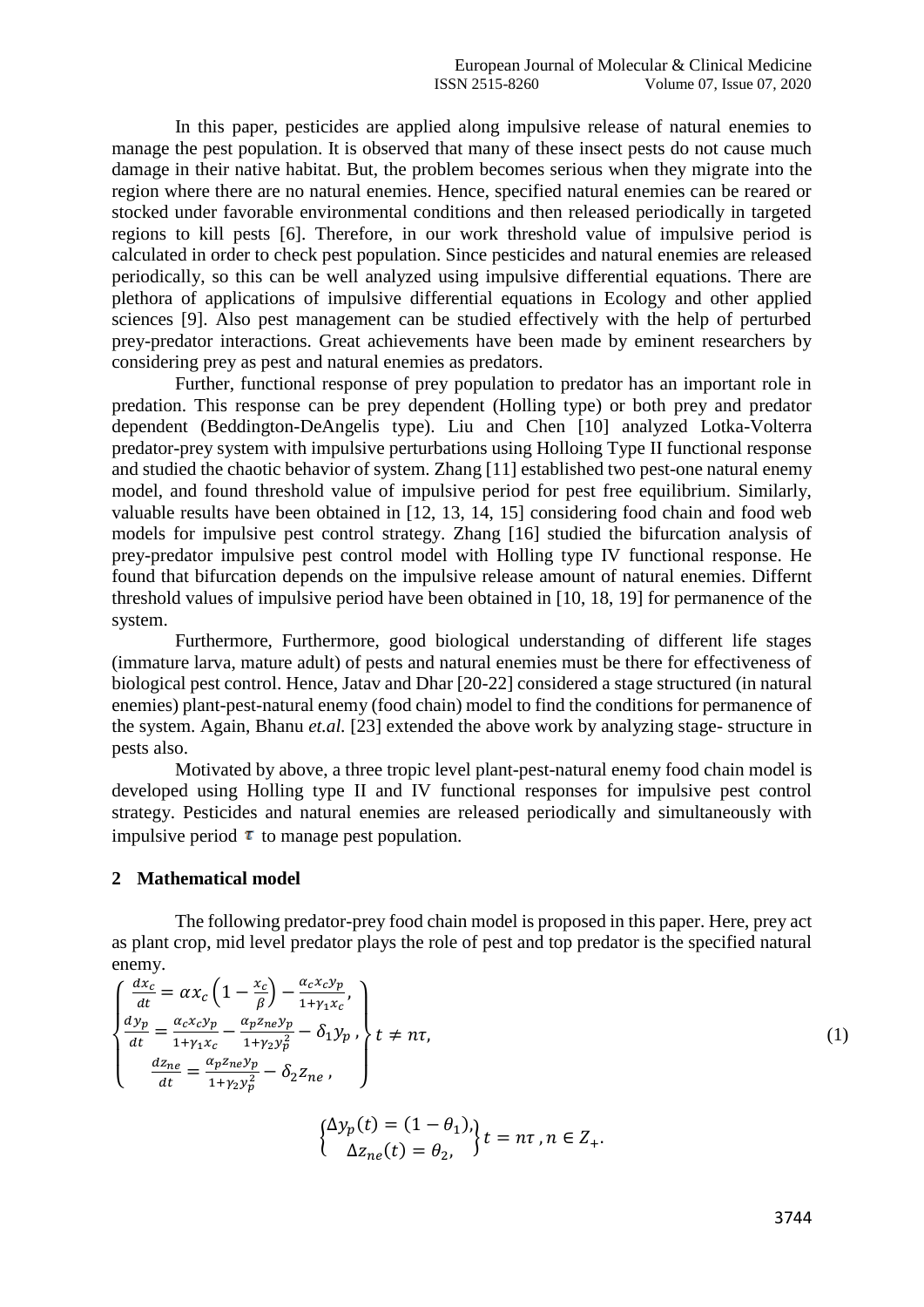The above model is formulated under some assumptions as follows

 $(A_1)$ The Prey (plant) grows logistically in the absence of predator.

 $(A<sub>2</sub>)$  Prey response to mid level predator is Holling type II and mid level prey response to top predator is Holling type IV.

 $(A_3)$  Pesticides do not cause any harm to natural predators.

 $(A_4)$  For the integrated pest control, pesticides and natural enemies are released periodically at time  $t = n\tau$  with intensities  $\theta_1$ ,  $\theta_2$  respectively where  $\tau$  is the impulsive period.

The different parameters used in (1) are defined as follows

1.  $x_c(t)$ ,  $y_p(t)$ ,  $z_{ne}(t)$  be the densities of prey, mid level predator and top predator at time t.

2.  $\alpha > 0$  is the intrinsic reproduction rate of prey and  $\beta > 0$  is the carrying capacity.

3.  $\alpha_c > 0$ ,  $\alpha_p > 0$  be the discovery rates by Holling and  $\gamma_1 > 0$ ,  $\gamma_2 > 0$  be the half saturation constants.

4.  $\delta_1$ ,  $\delta_2$  be the death rates of mid level and top predator.

## **3 Preliminaries**

Let  $R_+ = [0, \infty)$ ,  $R_+^3 = \{x \in \mathbb{R}^3 : x \ge 0\}$ ,  $\Omega = int \mathbb{R}_+^3$ . The map defined by the right hand of the system (1) is given as  $g = (g_1, g_2, g_3)^T$  . Let  $S_0 = \{V : R_+ \times R_+^3 \rightarrow$ R is continuous on  $(n\tau, (n+1)\tau] \times R^3_+$  and  $\lim\limits_{(t,y)\to (n\tau,x)t>n\tau} S(t,x) = S(n\tau^+,x)$ exists $\Big\}.$ 

# **3.1 Definition**

If  $S \in S_0$ , then for  $(t, x) \in (n\tau, (n + 1)\tau] \times R_+^3$ , the upper right derivative of  $S(t, x)$  with respect to the impulsive differential system (1) is defined as

$$
D^{+}(t,x) = \lim_{h \to 0^{+}} \sup \frac{1}{h} \big[ S(t+h,x+h(f,x)) - S(t,x) \big].
$$
 (2)

# **3.2 Definition**

Consider that  $P(t) = (x_c(t), y_p(t), z_{ne}(t))^T$  be the solution of (1). It is piece-wise continuous function from  $R^+$  to  $R^3$ , because solution changes its behavior only at moments of impulse. Therefore, P(t) is continuous in the interval  $(n\tau, (n+1)\tau]$ ,  $n \in Z_+$  and  $\lim_{t \to n\tau^+} (P(t)) =$  $P(n\tau^+)$  exists also  $\lim_{t \to n\tau^-} (P(t)) = P(n\tau)$  is true in case of IDE.

t→nτ The required system (1) is said to be permanent if  $\exists Q \ge q > 0$  such that  $q <$  $x_c(t)$ ,  $y_p(t)$ ,  $z_{ne}(t) < Q$  for sufficiently larget and  $P(0^+) > 0$ .

Our main aim here is to suppress the pests in a targeted region beneath a tolerable limit so that it does not cause major production loss. To achieve the same, we need the following lemma.

Lemma 1 Consider the following impulsive system:

$$
\begin{cases}\n\frac{d\psi(t)}{dt} = -c\psi(t), \ t \neq n\tau, \\
\psi(t^+) = \psi(t) + d, \ t = n\tau, \ n \in \mathbb{Z}^+.\n\end{cases} \tag{3}
$$

It has periodic solution $\psi(t)$  (globally stable) and for any solution $\psi(t)$  of (3)

$$
\left|\psi(t)-\bar{\psi}(t)\right|\to 0 \text{ as } t\to\infty \text{ where } \bar{\psi}(t)=\frac{d\exp(-c(t-n\tau))}{1-\exp(-c\tau)}.
$$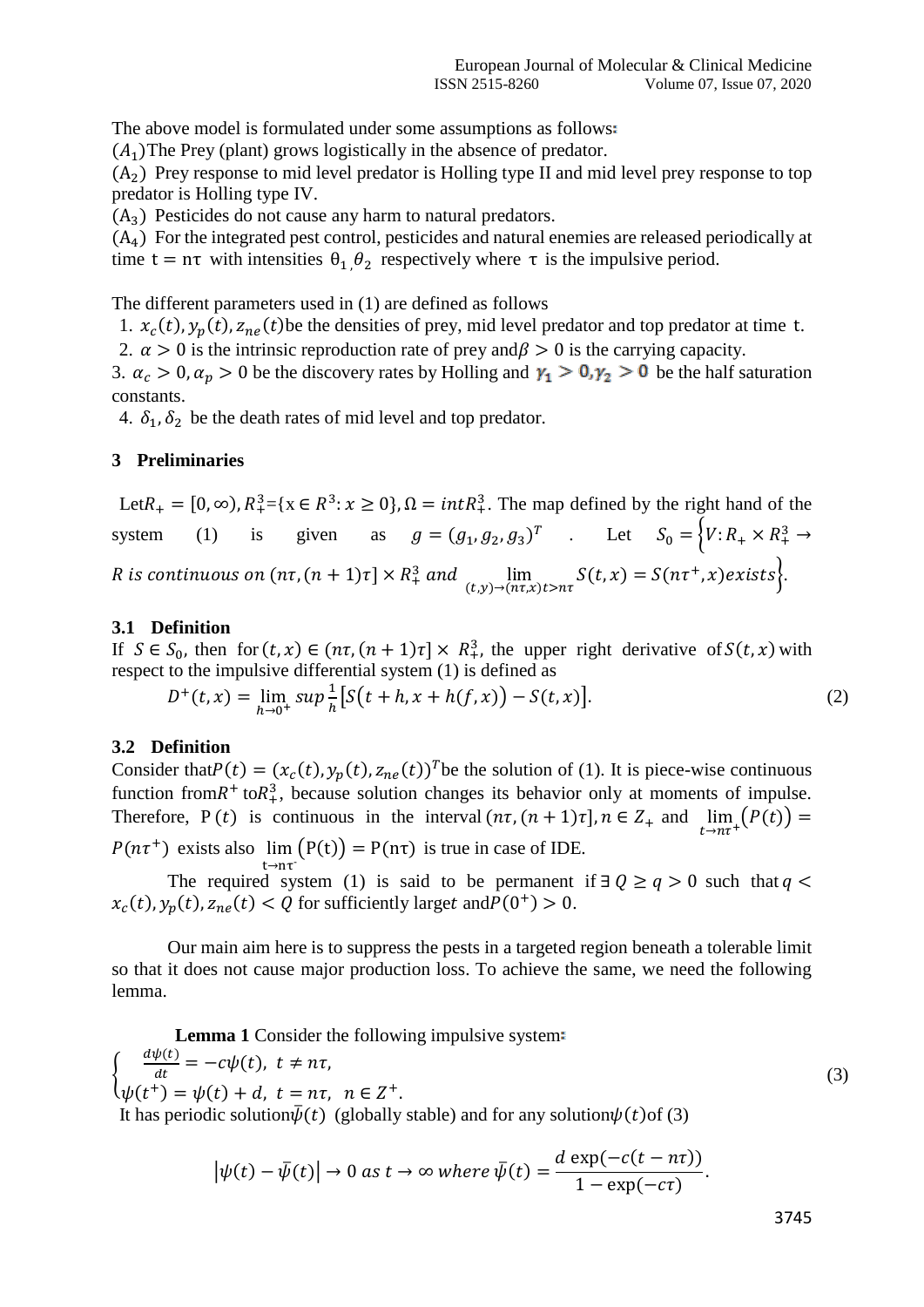### **4 Boundedness and Global Stability**

#### **4.1 Upper bound of all the variables**

Here, in this section, firstly, upper bound for all the variables of system(1) are obtained in the coming lemma.

**Lemma 2**For sufficiently larget, there exists a constant  $L > 0$  such that  $x_c \leq L$ ,  $y_n \leq L$ ,  $z_{ne} \leq L$ L.. That is there is an upper bound for every solution of (1).

*Proof* . Suppose( $x_c(t)$ ,  $y_p(t)$ ,  $z_{ne}(t)$ ) be any solution of (1). Let $Q(t) = x_c(t) + y_p(t) + z_{ne}(t)$ then for $t \neq n$ 

$$
D^{+}Q(t) + pQ(t) = \alpha x_{c} - \frac{\alpha x_{c}^{2}}{\beta} - \frac{\alpha_{c}x_{c}y_{p}}{1 + \gamma_{1}x_{c}} + \frac{\alpha_{c}x_{c}y_{p}}{1 + \gamma_{1}x_{c}} - \frac{\alpha_{p}z_{ne}y_{p}}{1 + \gamma_{2}y_{p}^{2}} + \frac{\alpha_{p}z_{ne}y_{p}}{1 + \gamma_{2}y_{p}^{2}}
$$

$$
- \delta_{1}y_{p} - \delta_{2}z_{ne} + p(x_{c} + y_{c} + z_{ne})
$$

$$
= (\alpha + p)x_{c} - \frac{\alpha x_{c}^{2}}{\beta} - (\delta_{1} - p)y_{p} - (\delta_{2} - p)z_{ne}
$$

This implies  $D^+Q(t) + pQ(t) \leq (\alpha + p)x_c - \frac{\alpha x_c^2}{\beta}$  $\frac{cx_c^2}{\beta} \leq \frac{\beta}{4\alpha}$  $\frac{\beta}{4\alpha}(\alpha+p)^2=L_0.$  $Q(n\tau^+) = Q(n\tau) + \theta_2$  for  $t = n\tau$ .

Therefore by Theorem 1.4.1 of [7],

$$
Q(t) \le Q(0) exp\left(\int_{0}^{t} (-p)ds\right) + \theta_{2} \sum_{0 < n\tau < t} exp\left(\int_{n\tau}^{t} (-p)ds\right) + \int_{0}^{t} \left(L_{0} exp\int_{s}^{t} (-p)d\sigma\right) ds
$$
  
\n
$$
\le Q(0) exp(-pt) + \theta_{2} \sum_{0 < n\tau < t} exp(-p(t - n\tau)) + \frac{L_{0}}{\theta} (1 - exp(-pt))
$$
  
\n
$$
\le Q(0) exp(-pt) + \frac{L_{0}}{p} (1 - exp(-pt)) + \frac{\theta_{2} exp(-p(t - n\tau))}{1 - exp(-p\tau)} + \frac{\theta_{2} exp(pt)}{exp(p\tau) - 1}
$$
  
\n
$$
\to \frac{L_{0}}{p} + \frac{\theta_{2} exp(pt)}{exp(p\tau) - 1} \text{ as } t \to \infty
$$
  
\nThis implies  $Q(t) \le L$  where  $L = \frac{L_{0}}{p} + \frac{\theta_{2} exp(pt)}{exp(p\tau) - 1}$ .

Therefore,  $Q(t)$  is uniformly bounded. Hence,  $\exists$  the constant L such that  $x_c \leq L$ ,  $y_n \leq L$  $L, z_{ne} \leq L.$ 

**Lemma 3**If  $V(t)$  be any solution of system (1) with  $V(0^+) \ge 0$ , then  $V(t) \ge 0$  for all  $t \ge 0$ 0. Also, $V(t) > 0$  for all  $t \ge 0$  if  $V(0^+) > 0$ .

After using Chemical pesticides and natural enemies, when pest population becomes extinct, then  $y_p = 0$ , the impulsive system (1) reduces to

$$
\begin{cases}\n\frac{dx_c}{dt} = \alpha x_c \left( 1 - \frac{x_c}{\beta} \right) \\
\frac{dz_{ne}}{dt} = -\delta_2 z_{ne} ,\n\end{cases} t \neq n\tau,
$$

 $\{\Delta z_{ne}(t)=\theta_2,\}t=n\tau$  ,  $n\in Z_+.$ (4)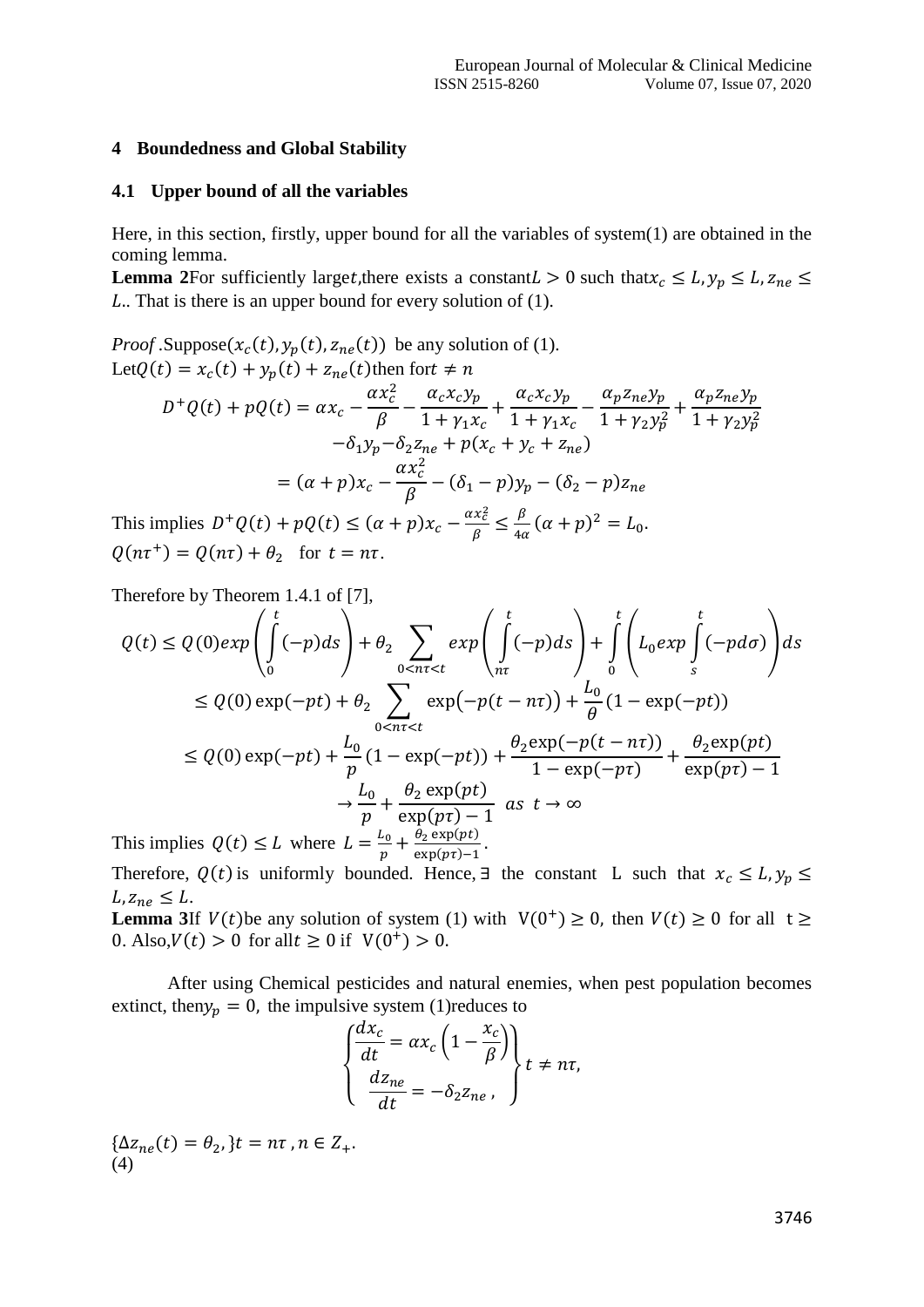Now, first equation of (4) is simply logistic model. It has two equilibrium points 0 and  $\beta$ .  $x_c$  = 0 is unstable while  $x_c = \beta$  is stable. Also, applying Lemma 1 on second and third equation of (4), we get globally asymptotically stable periodic solution $\bar{z}_{ne}$  as

$$
\bar{z}_{ne} = \frac{\theta_2 \exp((-\delta_2(t - n\tau))}{1 - \exp(-\delta_2\tau)} \qquad ; \quad \bar{z}_{ne}(0^+) = \frac{\theta_2}{1 - \exp(-\delta_2\tau)} \tag{5}
$$

Now, system (1) has two pest extinction equilibrium points  $(0,0,\bar{z}_{ne}(t))$  and  $(\beta,0,\bar{z}_{ne}(t))$ 

**Theorem 1** Let  $(x_c(t), y_p(t), z_{ne}(t))$  be any solution of system (1), then

 $1.\overline{X}_1 = (0,0,\overline{z}_{ne}(t))$  is unstable.

2. There exists a threshold value  $\tau_{max}$  of the impulsive period such that if  $\tau \leq$  $\tau_{max}$ , then the pest eradication solution $\bar{X}_2 = (\beta, 0, \bar{z}_{ne}(t))$  is locally asymptotically stable and if  $\tau > \tau_{max}$ , it is unstable where,

$$
\tau_{max} = \left(\frac{\theta_2 \alpha_p}{\delta_2} - \ln(1 - \theta_1)\right) \left(\frac{1 + \gamma_1 \beta}{\alpha_c \beta - \delta_1 - \delta_1 \gamma_1 \beta}\right).
$$

*Proof* 1. Here, we use small perturbation method to prove the local stability of the required solution. Let $\zeta_1(t)$ ,  $\zeta_2(t)$ ,  $\zeta_3(t)$  be the small perturbations in 0,0,  $\bar{z}_{ne}(t)$  respectively. Then  $x_c(t) = \zeta_1(t), y_p(t) = \zeta_2(t), z_{ne}(t) = \bar{z}_{ne}(t) + \zeta_3(t).$ 

Putting these values in system (1) and after linearisation, it reduces to

$$
\begin{cases}\n\frac{d\zeta_1(t)}{dt} = \alpha \zeta_1(t), \\
\frac{d\zeta_2(t)}{dt} = -(\alpha_p \bar{z}_{ne}(t) + \delta_1) \zeta_2(t), \\
\frac{d\zeta_3(t)}{dt} = \alpha_p \zeta_2(t) \bar{z}_{ne}(t) - \delta_2 \zeta_3(t),\n\end{cases} t \neq n\tau,
$$
\n
$$
\begin{cases}\n\zeta_1(t^+) = \zeta_1(t), \\
\zeta_2(t^+) = (1 - \theta_1) \zeta_2(t), \\
\zeta_3(t^+) = \zeta_3(t),\n\end{cases} t \neq n\tau, \quad n \in \mathbb{Z}_+.\n\tag{6}
$$

Then (6)represents system of linear differential equations, which can be written in matrix form. Hence for  $t = n\tau$ , the coefficient matrix is given as

$$
B = \begin{bmatrix} \alpha & 0 & 0 \\ 0 & -(\alpha_p \bar{z}_{ne}(t) + \delta_1) & 0 \\ 0 & \alpha_p \bar{z}_{ne}(t) & -\delta_2 \end{bmatrix}
$$
  
and for  $t \neq n\tau$ 
$$
\begin{bmatrix} \zeta_1(n\tau^+) \\ \zeta_2(n\tau^+) \\ 3(n\tau^+) \end{bmatrix} = \begin{bmatrix} 1 & 0 & 0 \\ 0 & 1 - \theta_1 & 0 \\ 0 & 0 & 1 \end{bmatrix} \begin{bmatrix} \zeta_1(n\tau) \\ \zeta_2(n\tau) \\ \zeta_3(n\tau) \end{bmatrix}
$$

Let  $\phi(t)$  be the fundamental solution of (6), then,

$$
\frac{d\phi(t)}{dt} = B\phi(t)
$$
\n
$$
\phi(\tau) = \phi(o)exp\left(\int_0^{\tau} Bdt\right)
$$
\n(7)

With $\phi(0) = I$ , the identity matrix. On solving, we have,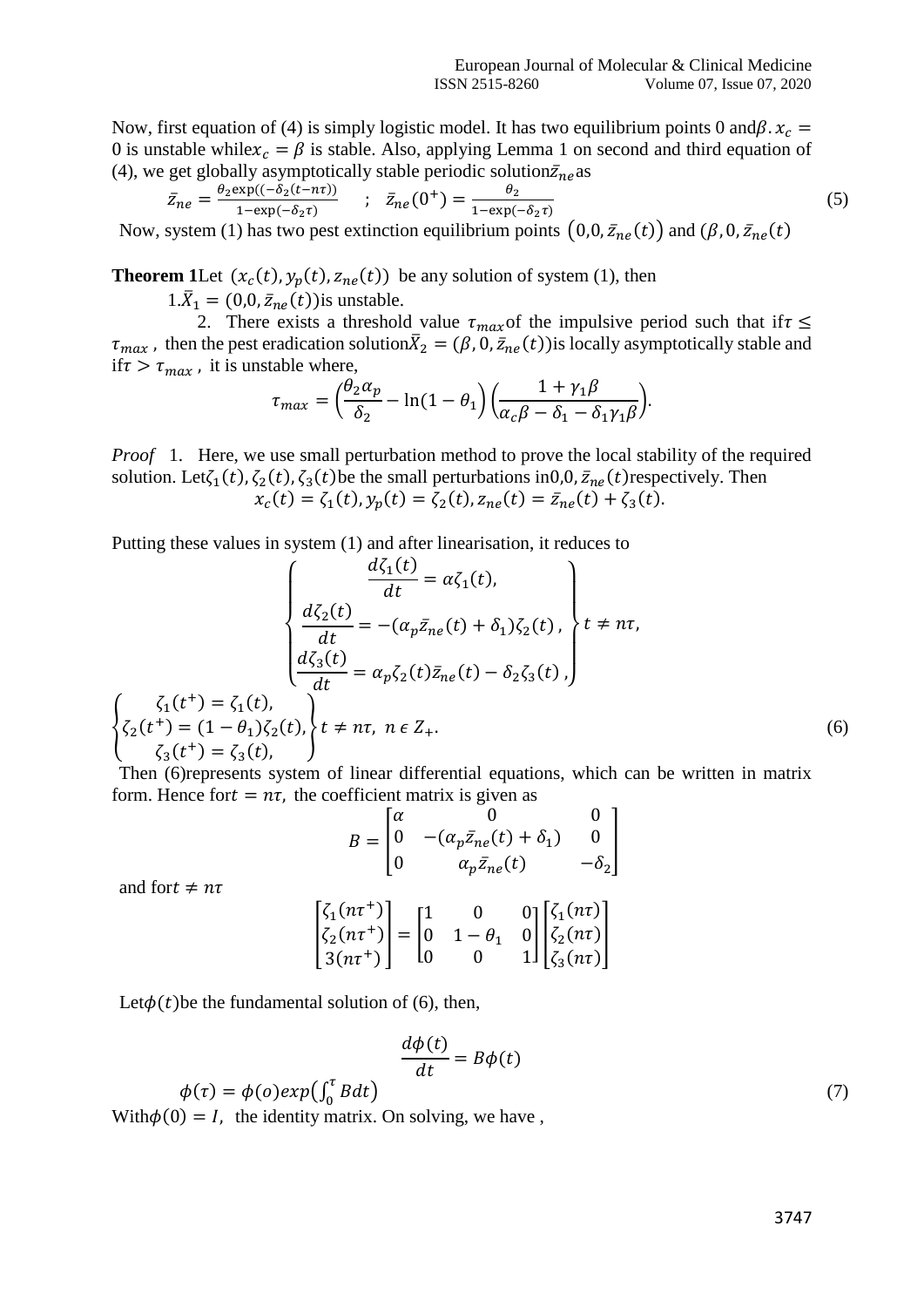$$
\phi(\tau) = \begin{bmatrix} exp\left(\int_0^{\tau} \alpha dt\right) & 0 & 0 \\ 0 & exp\left(\int_0^{\tau} -(\alpha_p \bar{z}_{ne}(t) + \delta_1) dt & 0 \\ 0 & exp\left(\int_0^{\tau} (\alpha_p \bar{z}_{ne}(t)) dt\right) dt & exp\left(\int_0^{\tau} -\delta_2 dt\right) dt \end{bmatrix}
$$

Now according to Floquet Theory of impulsive differential equations(Theorem 3.1and 3.5 of [8]), if absolute values of all the eigen values of Monodromy matrix *M* are less than one, then the required solution is globally stable where,

$$
M = \begin{bmatrix} 1 & 0 & 0 \\ 0 & 1 - \theta_1 & 0 \\ 0 & 0 & 1 \end{bmatrix} \phi(\tau)
$$

The eigen values of Mare

$$
\lambda_1 = exp\left(\int_0^{\tau} \alpha dt\right),
$$
  

$$
\lambda_2 = (1 - \theta_1) exp\left(\int_0^{\tau} -( \alpha_p \bar{z}_{ne}(t) + \delta_1) dt\right),
$$
  

$$
\lambda_3 = exp\left(\int_0^{\tau} - \delta_2 dt\right) dt
$$

(8)

Now, it is obvious from (8), that  $|\lambda_1| > 1$  (since  $\alpha > 0$ ). Hence the equilibrium  $(0, 0, \bar{z}_{ne}(t))$  is unstable.

2. Similarly, we can discuss the local stability of second pest extinction equilibrium point $(\beta, 0, \bar{z}_{ne}(t))$ . Here

$$
x_c(t) = \beta + \zeta_1(t), y_p(t) = \zeta_2(t), z_{ne}(t) = \bar{z}_{ne}(t) + \zeta_3(t).
$$

Proceeding similarly as above, the Monodromy matrix $M$ in this case is

$$
M = \begin{bmatrix} 1 & 0 & 0 \\ 0 & 1 - \theta_1 & 0 \\ 0 & 0 & 1 \end{bmatrix} \begin{bmatrix} -\alpha & -\frac{\alpha_{c\beta}}{1 + \gamma_1 \beta} & 0 \\ 0 & \frac{\alpha_{c\beta}}{1 + \gamma_1 \beta} - (\alpha_p \bar{z}_{ne}(t) + \delta_1) & 0 \\ 0 & \alpha_p \bar{z}_{ne}(t) & -\delta_2 \end{bmatrix}
$$

The eigen values of  $M$  are

$$
\lambda_1 = -\alpha \tau < 1,
$$
\n
$$
\lambda_2 = (1 - \theta_1) \exp\left(\int_0^\tau \frac{\alpha_{c\beta}}{1 + \gamma_1 \beta} - (\alpha_p \bar{z}_{ne}(t) + \delta_1) \right) dt,
$$
\n
$$
\lambda_3 = -\delta_2 \tau < 1
$$

 $(9)$  Now, it is obvious from  $(9)$ , that  $|\lambda_1| \leq 1, |\lambda_3| \leq 1$  and  $|\lambda_2| \leq 1$  if  $\tau \leq \tau_{max}$ . Hence the required result.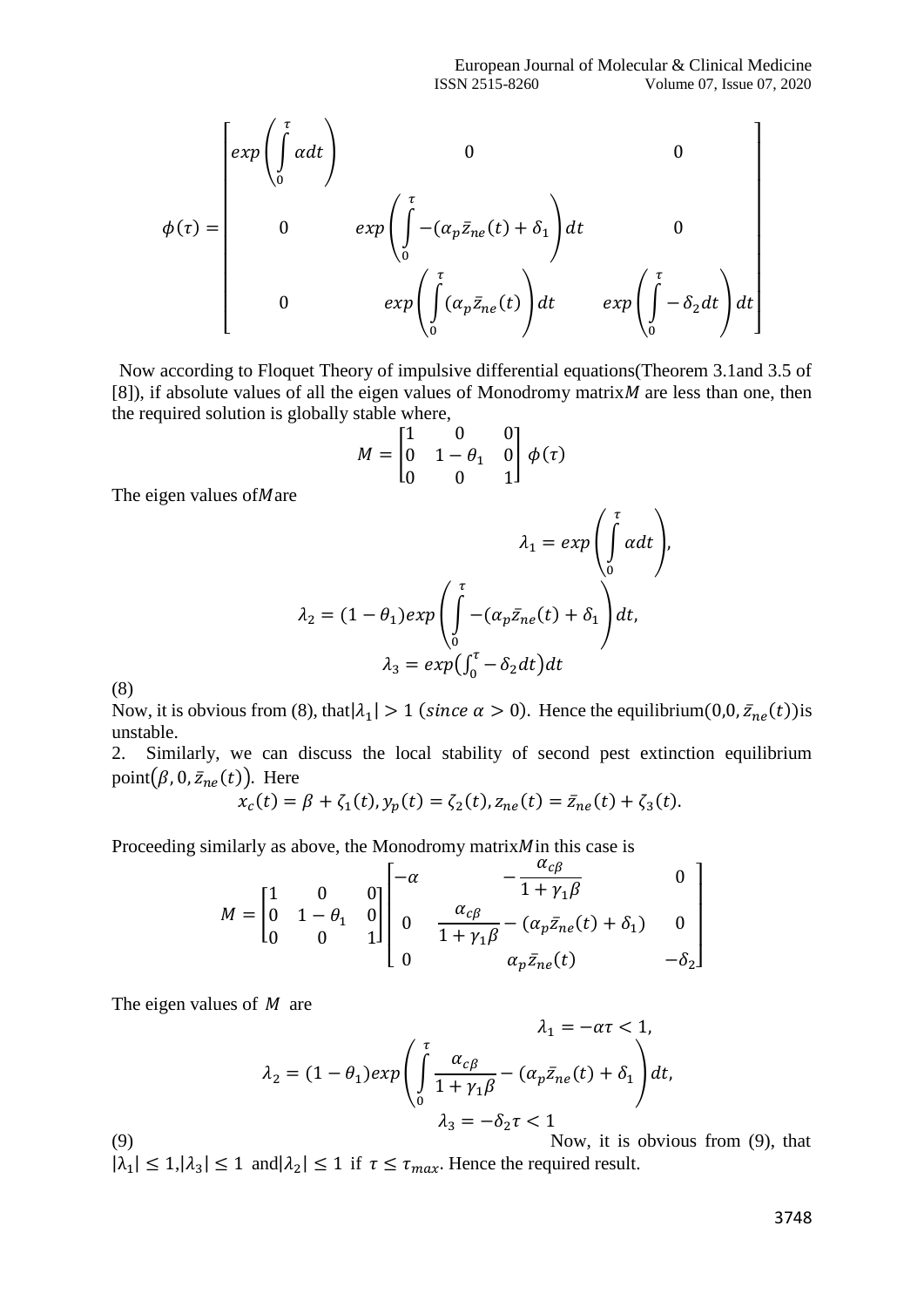#### **4.2 Global Stability**

**Theorem 2**There is a threshold value  $(\check{\tau})$  of the impulsive period such that if  $\tau < \check{\tau}$  then the pest eradication solution( $\beta$ , 0,  $\bar{z}_{ne}(t)$ ) is globally asymptotically stable where,

$$
\check{\tau} = \left(\frac{\theta_2 \alpha_p}{\delta_2} - \ln(1 - \theta_1)\right) \left(\frac{1}{\alpha_c \beta - \delta_1}\right).
$$

*Proof.* Let( $x_c(t)$ ,  $y_p(t)$ ,  $z_{ne}(t)$ ) be arbitrary solution of (1). Given that  $\tau < \tilde{t}$ , so, it is possible to find sufficiently small $\tilde{\varepsilon}_1 > 0$  uch that

$$
\int_0^{\tau} (\alpha_c (\beta + \tilde{\varepsilon}_1) - \alpha_p (\bar{z}_{ne}(t) + \tilde{\varepsilon}_1) - \delta_1) dt = \rho_1 < 0
$$
\n(10)

From (1),

.

$$
\frac{dx_c}{dt} \leq \alpha x_c \left(1 - \frac{x_c}{\beta}\right) \tag{11}
$$

Consider its comparison system

$$
\frac{du_c}{dt} = \alpha u_c \left( 1 - \frac{u_c}{\beta} \right) \tag{12}
$$

Using comparison theorem of ordinary differential equations,  $x_c \le u_c \rightarrow \beta$  as  $t \rightarrow \infty$ . Therefore,  $x_c \le \beta + \tilde{\varepsilon}_1$  for  $t \ge \kappa_1 \tau$ . Again from system (1)

$$
\begin{cases}\n\frac{dz_{ne}}{dt} \ge -\delta_2 z_{ne}, \quad t \neq n\tau, \\
\Delta z_{ne}(t) = \theta_2, \quad t = n\tau, \quad n \in Z_+.\n\end{cases}
$$
\n(13)

Using comparison analysis technique of impulsive differential equations and applying lemma 1, solution of (13) satisfies $z_{ne}(t) \ge \bar{z}_{ne}(t) - \tilde{\epsilon}_1 \ \forall \ t \ge \kappa_2 \tau$ . Again from (1)

$$
\begin{cases}\n\frac{dy_p}{dt} \geq (\alpha_c(\beta + \tilde{\varepsilon}_1) - \delta_1 - \alpha_p(\tilde{z}_{ne} - \tilde{\varepsilon}_1)), \quad t \neq n\tau, \\
\Delta y_p(t) = -\theta_1 y_p(t), \quad t = n\tau, \quad n \in Z_+.\n\end{cases}
$$
\n(14)

Integration of first equation of (14) on  $(\kappa_2 \tau, (\kappa_2 + 1)\tau)$  gives

 $y_p(\kappa_2 + 1)\tau \le y_p(\kappa_2 \tau) \exp(\rho_1)$  where  $\rho_1$  is given by (10). (15) After using impulsive factor from (14), we obtain the stroboscopic map

$$
y_p(\kappa_2 + 1)\tau \le (1 - \theta_1)y_p(\kappa_2 \tau) \exp(\rho_1).
$$
 This implies  

$$
y_p(\kappa_2 + q)\tau \le (1 - \theta_1)^q y_p(\kappa_2 \tau) \exp(q\rho_1) \to 0 \text{ as } t \to \infty (\rho_1 < 0 \text{ from (10)}).
$$
  
(16)

This implies, there exists a positive integer  $\kappa_3 > \kappa_2$  and sufficiently small $\tilde{\varepsilon}_2 > 0$  such that  $y_p(t) < \tilde{\varepsilon}_2$  for  $t \geq \kappa_3 \tau$  and  $\tilde{\varepsilon}_2 < \frac{\delta_2}{\alpha}$  $\frac{\partial z}{\partial x}$ . Using maximum value of  $y_s(t)$  in the first equation of system (1), we get

$$
\frac{dx_c}{dt} \geq \alpha x_c \left( 1 - \frac{x_c}{\beta} - \alpha_c \tilde{\varepsilon}_2 \right).
$$

So, 
$$
\lim_{t \to \infty} x_c = \beta
$$
. This implies  $x_c \to \beta$  as  $t \to \infty$ .  
\n
$$
\begin{cases}\n\frac{dz_{ne}}{dt} \leq (\alpha_p \tilde{\varepsilon}_2 - \delta_2) z_{ne}, & t \neq n\tau, \\
\Delta z_{ne}(t) = \theta_2, & t = n\tau, \ n \in Z_+\n\end{cases}
$$
\n(17)

By using comparison analysis technique of impulsive differential equations and applying lemma 1, (17) has periodic solution

$$
\overline{w}_{ne} = \frac{\theta_2 \exp(-( \delta_2 - \alpha_p \tilde{\varepsilon}_2)(t - n\tau))}{1 - \exp(-( \delta_2 - -\alpha_p \tilde{\varepsilon}_2)\tau)} \quad ; \quad \overline{w}_{ne}(0^+) = \frac{\theta_2}{1 - \exp(-( \delta_2 - -\alpha_p \tilde{\varepsilon}_2)\tau)}
$$

such that  $z_{ne}(t) < \overline{w}_{ne} - \tilde{\varepsilon}_3$  for all  $t \ge \kappa_4 \tau$ . As  $\tilde{\varepsilon}_1, \tilde{\varepsilon}_2, \tilde{\varepsilon}_3 > 0$  are sufficiently small,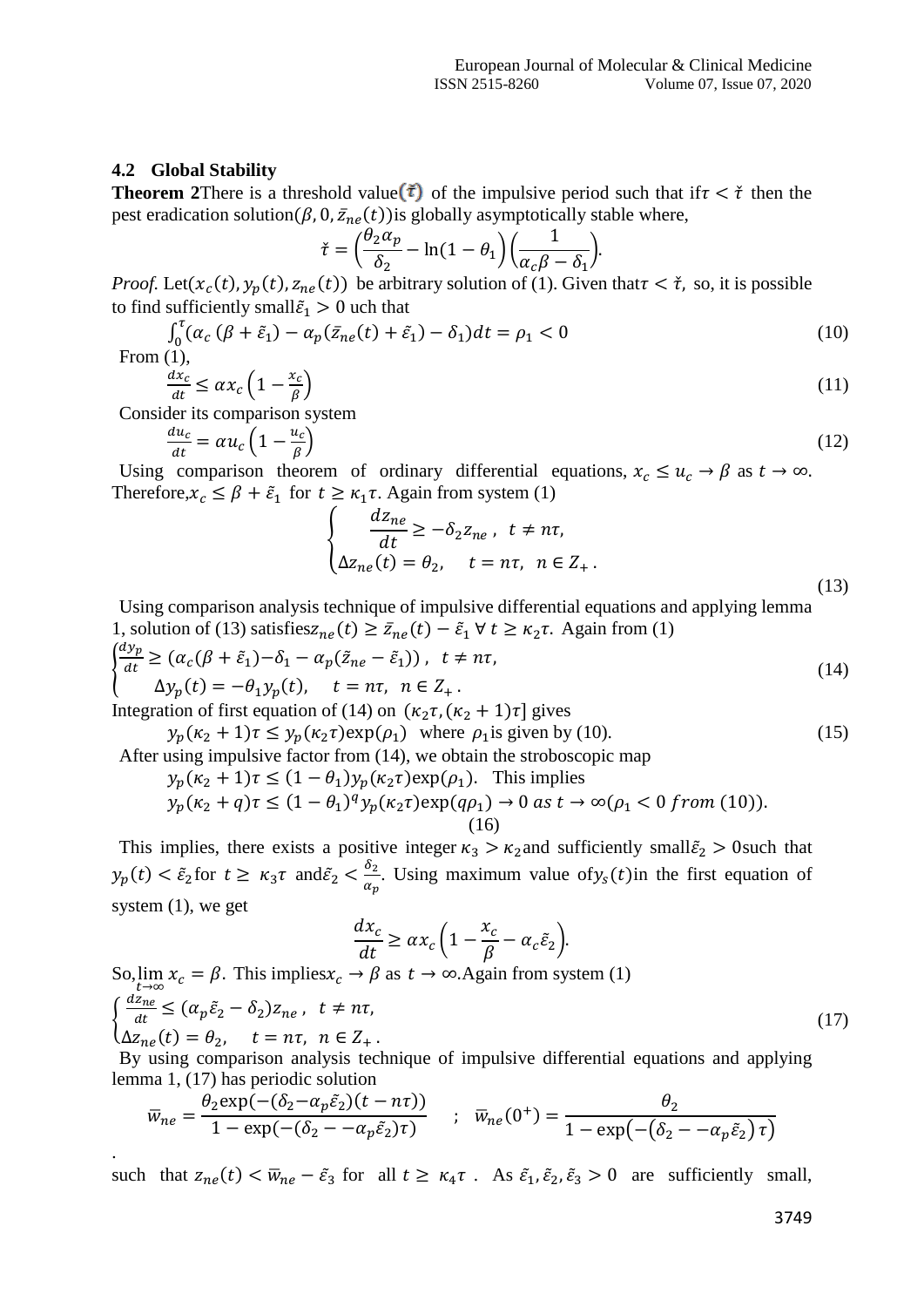therefore  $\overline{w}_{ne} \rightarrow \overline{z}_{ne}$  as  $t \rightarrow \infty$ . Hence it is established that  $x_c \rightarrow \beta$ ,  $y_p \rightarrow 0$  and  $z_{ne} \rightarrow \overline{z}_{ne}$  as  $t \rightarrow \infty$ . ∞.

## **5 Permanence**

Firstly, condition for the system to be permanent is established as follows **Theorem 3** The system (1) is permanent if  $\tau > \check{\tau}$ .

*Proof.* Upper bound of all the variables  $x_c(t)$ ,  $y_p(t)$ ,  $z_{ne}(t)$  of the system (1) is already been obtained in lemma 2. Also in the above section, it is proved that

$$
z_{ne}(t) \ge \bar{z}_{ne}(t) - \tilde{\epsilon}_1 = r_1 \forall t \ge \kappa_2 \tau
$$
  
Also  $\frac{dx_c}{dt} \ge \alpha x_c \left(1 - \frac{x_c}{\beta} - \alpha_c L\right)$ . This implies  $x_c > (1 - \alpha_c L)\beta = r_2$ . (18)

for sufficiently large  $t$ . Thus, for permanence of the system(3), there must exists a constant $r_3 < \frac{\delta_2}{\alpha}$  $\frac{\partial^2}{\partial x \partial y}$  such that  $y_p(t) \ge r_3$  for sufficiently larget. This is done in two steps as follows

# **Step I**

To start with, assume that  $y_p(t) \ge r_3$  is not true∀ t. Thus  $\tilde{t}_1$  such that  $y_p(t) < r_3 \forall t \ge \tilde{t}_1$ . Considering this assumption, from (1), we have

$$
\begin{cases}\n\frac{dz_{ne}}{dt} \leq (\alpha_p r_3 - \delta_2) z_{ne} , & t \neq n\tau, \\
\Delta z_{ne}(t) = \theta_2, & t = n\tau, \ n \in Z_+\n\end{cases}
$$

Consider the following impulsive system

$$
\begin{cases}\n\frac{du_{ne}}{dt} = (\alpha_p r_3 - \delta_2) z_{ne}, & t \neq n\tau, \\
\Delta u_{ne}(t) = \theta_2, & t = n\tau, \ n \in Z_+.\n\end{cases}
$$
\nApplying lemma 1, (19) has periodic solution

$$
\bar{u}_{ne}(t) = \frac{\theta_2 \exp\left(-(\delta_2 - \alpha_p r_3)(t - n\tau)\right)}{1 - \exp\left(-(\delta_2 - \alpha_p r_3)\tau\right)}, t \in (n\tau, (n+1)\tau];
$$

where,

$$
\bar{u}_{ne}(0^{+}) = \frac{\theta_{2}}{1 - \exp(-(\delta_{2} - -\alpha_{p}r_{3})\tau)}
$$

which is globally asymptotically stable. Therefore by Theorem 1.4.1 of [7], $z_{ne}(t) \leq u_{ne} \rightarrow$  $\bar{u}_{ne}$  Hence,∃ a positive integer $\kappa_5$ such that

$$
z_{ne}(t) < \bar{u}_{ne}(t) + \tilde{\varepsilon}_4 = r_1 \forall \ t \ge \kappa_5 \tau
$$

(20) Therefore,  $x_c > r_2$  implies that for  $t \ge \kappa_5 \tau$ , we have the following subsystem of (1) {  $\frac{dy_p}{x}$  $\frac{\partial^2 y_p}{\partial t^2} \geq (\alpha_c r_2 - \delta_1 - \alpha_p (\bar{u}_{ne} + \tilde{\varepsilon}_4)) y_p$ ,  $t \neq n\tau$ ,  $\Delta y_p(t) = -\theta_1 y_p(t), \quad t = n\tau, \ n \in Z_+.$ (21)

Integration of first equation of (14) on  $(\kappa_5 \tau, (\kappa_5 + 1)\tau]$  gives the stroboscopic map

$$
y_p(\kappa_5 + 1)\tau \ge y_p(\kappa_5 \tau)(1 - \theta_1) \exp\left(\int_{\kappa_5}^{(\kappa_5 + 1)\tau} (\alpha_c r_2 - \delta_1 - \alpha_p(\tilde{u}_{ne} + \tilde{\varepsilon}_4))dt\right)
$$
  

$$
\ge y_p(\kappa_5 \tau)(1 - \theta_1) \exp(\rho_2)
$$
 where

3750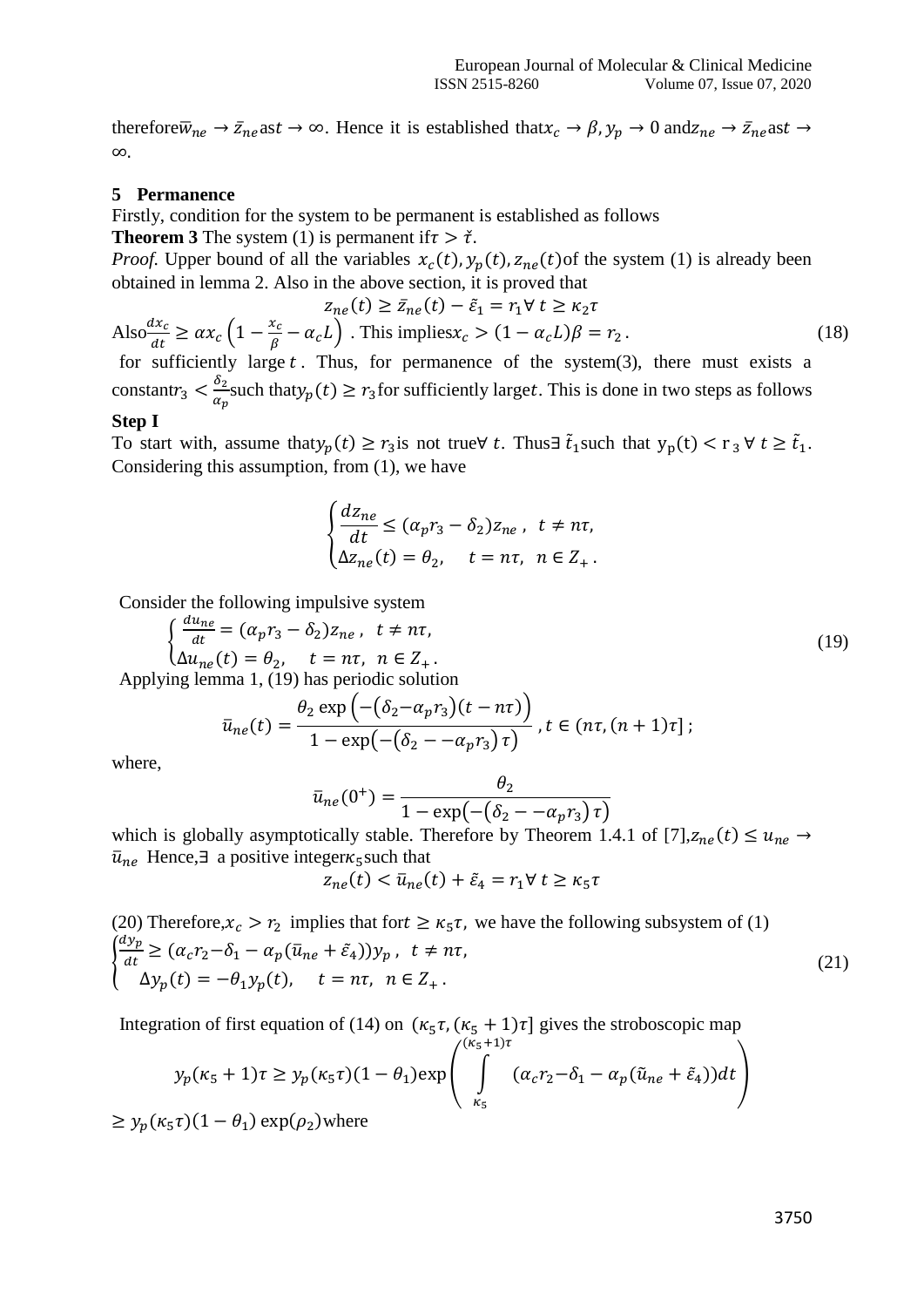$$
\rho_2 = (1 - \theta_1) \exp\left(\int\limits_{\kappa_5}^{(\kappa_5 + 1)\tau} (\alpha_c r_2 - \delta_1 - \alpha_p (\tilde{u}_{ne} + \tilde{\varepsilon}_4)) dt\right).
$$

Because  $\tau > \tilde{\tau}$ , so it is possible to find  $r_2$  and  $\tilde{\epsilon}_4 > 0$  such that  $\rho_2 > 1$ . This implies  $y_p(\kappa_5 + q)\tau \geq y_p(\kappa_2 \tau) \exp(q\rho_1) \to \infty \text{ as } q \to \infty.$ 

This is in contradiction to our assumption that  $y_p(t) < r_3 \forall t \geq \tilde{t}_1$ .. Hence Thus  $\tilde{t}_2 > \tilde{t}_1$ such that  $y_p(\tilde{t}_2) \ge r_3$ .

## **Step II**

There is nothing to prove if  $y_p(t) \ge r_3 \forall t \ge \tilde{t}_2$ . But if this is not the situation, let  $\tilde{t}_3 =$  $inf\{t, y_p(t) < r_3; t > \tilde{t}_2\}.$  Thus  $y_p(t) \ge r_3 \forall t \in [\tilde{t}_2, \tilde{t}_3], \tilde{t}_3 \in (\tilde{n}_1 \tau, (\tilde{n}_1 + 1) \tau, y_p(\tilde{t}_3) = r_3 \tau \}$ because of continuity of  $y_p(t)$ . Let  $\tau^* = (\check{n}_2 + \check{n}_3)\tau$  where  $\check{n}_2$  and  $\check{n}_3$  satisfies the following conditions

$$
\breve{n}_2 \tau > -\left(\frac{1}{\delta_2 - \alpha_p r_3}\right) \ln\left(\frac{\tilde{\varepsilon}_4}{L + \theta_2}\right)
$$

$$
\ln(\breve{n}_2 \rho_2 + \mu(\breve{n}_2 + 1)\tau) > 1, \quad \mu = (\alpha - \mu_2)\tau
$$

 $(1 - \theta_1)^{(\check{n}_2 + \check{n}_3 + 1)} \exp(\check{n}_3 \rho_3 + \mu(\check{n}_2 + 1)\tau) > 1, \mu = (\alpha_c r_2 - \alpha_p L - \delta_1) < 0$  (22) Now, we will prove that  $t_4 \in ((\check{n}_1 + 1)\tau, (\check{n}_1 + 1)\tau + \tau^*]$  such that  $y_p(\tilde{t}_4) \geq r_3$ .

Suppose this is not true, then  $y_p(\tilde{t}_4) < r_3 \forall t_4 \in ((\tilde{n}_1 + 1)\tau, (\tilde{n}_1 + 1)\tau + \tau^*]$ . If system (19) is considered with  $u_{ne}((\check{n}_1 + 1)\tau^+) = z_{ne}((\check{n}_1 + 1)\tau^+)$  then using lemma 1 for  $t \in$  $((\check{n}_1 + 1)\tau, (\check{n}_1 + 1)\tau + \tau^*]$ , we have

$$
u_{ne}(t) = \left[u_{ne}((\check{n}_1 + 1)\tau^+) - \frac{\theta_2}{1 - \exp\left(-(\delta_2 - \alpha_p r_3)\tau\right)}\right] \exp\left(-(\delta_2 - \alpha_p r_3\right)(t - (\check{n}_1 + 1)\tau)\right) + \bar{u}_{ne}(t)
$$
  
This implies  $|u_{ne}(t) - \bar{u}_{ne}(t)| \le (L + \theta_2) \exp\left(-(\delta_2 - \alpha_p r_3\right)(t - (\check{n}_1 + 1)\tau)\right) \le \tilde{\varepsilon}_4(\text{by}(22))$ 

which depicts that  $z_{ne}(t) \le u_{ne}(t) < \bar{u}_{ne}(t) + \tilde{\varepsilon}_4$ ,  $(\tilde{n}_1 + \tilde{n}_2 + 1)\tau \le t \le (\tilde{n}_1 + 1)\tau + \tau^*$ . Integrating  $(21)$ on $[(\check{n}_1 + \check{n}_2 + 1)\tau, (\check{n}_1 + \check{n}_2 + \check{n}_3 + 1)\tau]$  we get

 $y_p(\check{n}_1 + \check{n}_2 + \check{n}_3 + 1)\tau \ge y_p(\check{n}_1 + \check{n}_2 + 1)\tau(1 - \theta_1)^{\check{n}_3} \exp(\rho_3 \check{n}_3)$  $)$ ,

(23)

where  $\rho_3 = \int_{\kappa_5}^{(\kappa_5 + 1)\tau} (\alpha_c r_2 - \delta_1 - \alpha_p (\tilde{u}_{ne} + \tilde{\varepsilon}_4)) dt$ . Further, for  $t \in [\tilde{t}_3, (\tilde{n}_1 + 1)\tau]$  two possibilities are there **Case(i)**

If  $y_p(t) \le r_3 \forall t \in [\tilde{t}_3, (\tilde{n}_1 + 1)\tau]$  then from above assumption  $y_p(t) \le r_3 \forall t \in [\tilde{t}_3, (\tilde{n}_1 +$  $1)\tau + \tau^*$ . This implies

$$
\begin{cases}\n\frac{dy_p}{dt} \geq (\alpha_c r_2 - \alpha_p L - \delta_1 - \alpha_p) y_p, & t \neq n\tau, \\
\Delta y_p(t) = -\theta_1 y_p(t), & t = n\tau, \quad n \in \mathbb{Z}_+.\n\end{cases}
$$
\n(24)

On integrating equation (24)in[ $\tilde{t}_3$ ,  $(\tilde{n}_1 + \tilde{n}_2 + 1)\tau$ ], we obtain the stroboscopic map

 $y_p(\check{n}_1 + \check{n}_2 + 1)\tau \ge y_p(\check{t}_3)(1 - \theta_1)^{\check{n}_2 + 1} \exp(-\mu(\check{n}_2 + 1)\tau) > r_3$  (25) Using  $(25)$  in  $(24)$ , we have

 $y_p(\check{n}_1 + \check{n}_2 + \check{n}_3 + 1)\tau \ge y_p(\check{t}_3)(1 - \theta_1)^{\check{n}_2 + \check{n}_3 + 1} \exp(\rho_3 \check{n}_3) \exp(-\mu(\check{n}_2 + 1)\tau) > r_3$ But this contradicts our assumption. Therefore,  $y_p(t) \ge r_3$  in  $[\tilde{t}_3, (\tilde{n}_1 + \tilde{n}_2 + \tilde{n}_3 + 1)\tau]$  for some t. Let  $\tilde{t}_5 = inf\{t, y_p(t) \ge r_3; t > \tilde{t}_4\}$  Due to continuity of  $y_p(t), y_p(\tilde{t}_5) = r_3$ . Now integration of equation (24) on the interval  $[\tilde{t}_3, \tilde{t}_5]$  gives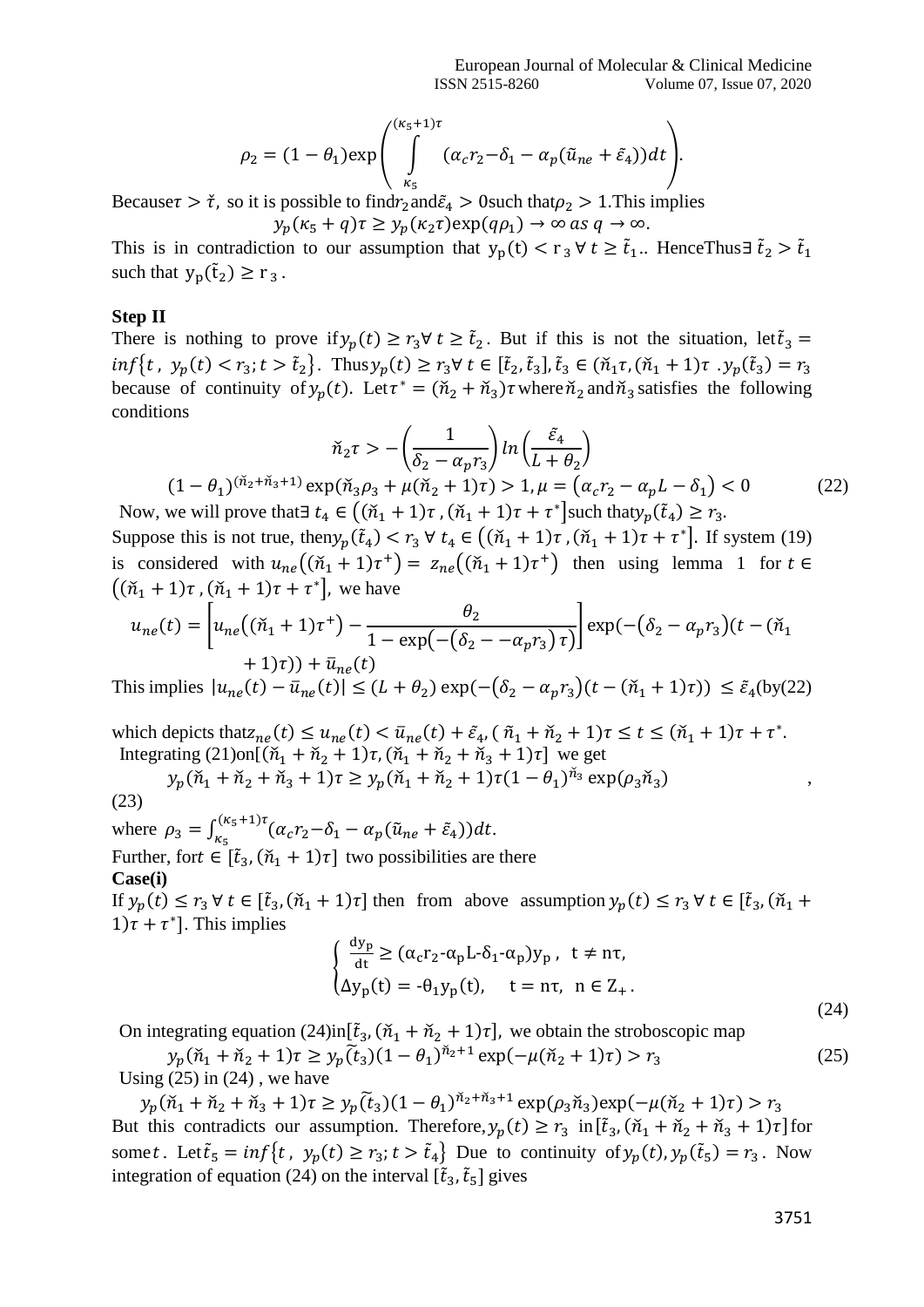$$
y_p(t) \ge y_p(\tilde{t}_3)(1 - \theta_1) \exp((\mu(t - \tilde{t}_3))
$$
  
\n
$$
\ge r_3(1 - \theta_1) \exp((\mu(t - \tilde{t}_3)))
$$
  
\n
$$
\ge r_3(1 - \theta_1) \exp(\mu(\tilde{n}_2 + \tilde{n}_3 + 1)\tau) = \bar{r}_3.
$$

Since  $y_p(\tilde{t}_5) \ge \bar{r}_3$  so similar process can be continued for  $t > \tilde{t}_5$ . Hence  $y_p(t) \ge \bar{r}_3 \forall t > \tilde{t}_2$ . **Case(ii)**

If  $\exists \tilde{t}_6 \in [\tilde{t}_3, (\tilde{n}_1 + 1)\tau]$  such that  $y_p(\tilde{t}_6) \ge r_3$ , then let  $\tilde{t}_7 = inf\{t, y_p(t) \ge r_3; t > \tilde{t}_6\}$ Therefore,  $y_p(\tilde{t}_6) = r_3$  Again, integration of equation (24) on the interval $\tilde{t}_3$ ,  $\tilde{t}_7$  gives

$$
y_p(t) \ge y_p(\tilde{t}_3)(1 - \theta_1) \exp((\mu(t - \tilde{t}_3)) \ge \bar{r}_3)
$$

Similar argument can be followed fort  $> \tilde{t}_7$  Hence, it is concluded that  $y_p(t) \geq \bar{r}_3 \forall t > \tilde{t}_2$ . **Step III**

Let  $a = min\{r_1, r_2, r_3\}, \theta = \{R_+^3 : a \le x_c(t), y_p(t), z_{ne}(t) \le L\}$  Thus, from above steps and Lemma 2, it is proved that each solution of system (1) will always remain in region Ѳ. Therefore, by Definition3.2, system(1) is permanent.

#### **6 Numerical Analysis and Discussion**

A prey-predator food chain model with harvesting of middle prey and stocking of top predator is constituted and investigated in this paper to tackle with outbreak of pest population.Mid level prey is taken as pest and top predator plays the role of natural enemy. Use of pesticides is combined with impulsive release of natural enemies for Integrated pest management. Firstly, global stability of mid level predator (pest) free solution is established and then condition for the permanence of system is derived. For this, threshold value of impulsive period is found that depends on releasing amounts of pesticides and natural enemies population. The initial values of population densities of prey, mid level and top predator  $\arex_{c}(0^{+}) = 0.5, y_{p}(0^{+}) = 0.5, z_{ne}(0^{+}) = 1$ . The values of different parameters that are used in system(1) are given in Table 1.

| Parameter                  | Representation                                    | Its Value (per week) |
|----------------------------|---------------------------------------------------|----------------------|
| α                          | Reproduction rate of susceptible pest             | 1.1                  |
| ß                          | Carrying capacity                                 | 1.1                  |
| $\alpha_c$                 | Predation rate by mid level predator (pest)       | 0.9                  |
| $\alpha_p$                 | Rate of predation by top predator (natural enemy) | 0.9                  |
| $\scriptstyle{\gamma_{1}}$ | half saturation constant for Holling II predation | 0.1                  |
| γ2                         | half saturation constant for Holling IV predation | 0.2                  |
| $\delta_1$                 | death rate of mid level predator                  | 0.4                  |
| $\delta_2$                 | Death rate of top predator (natural enemy)        | 0.6                  |
| $\theta_{1}$               | impulsive spraying amount of pesticides           | 0.1                  |
| $\theta_{2}$               | impulsive release amount of natural enemies       | 3                    |

Table 1: Values of different parameters used in system(1)

On calculating, we get $\check{\tau} = 7.805$ and $\tau_{max} = 9.256653$ . Therefore, by Theorem 1, it is obtained that pest eradication solution is locally stable if  $\tau \leq 9.25663$ . Also, theorem 2 is verified here that is the pest free solution is globally stable if impulsive period  $\tau \leq 7.805$  (see Fig. 1). Hence impulsive perturbations contribute a lot to the dynamics of the system since some complex dynamics is there at higher values of impulsive period greater than threshold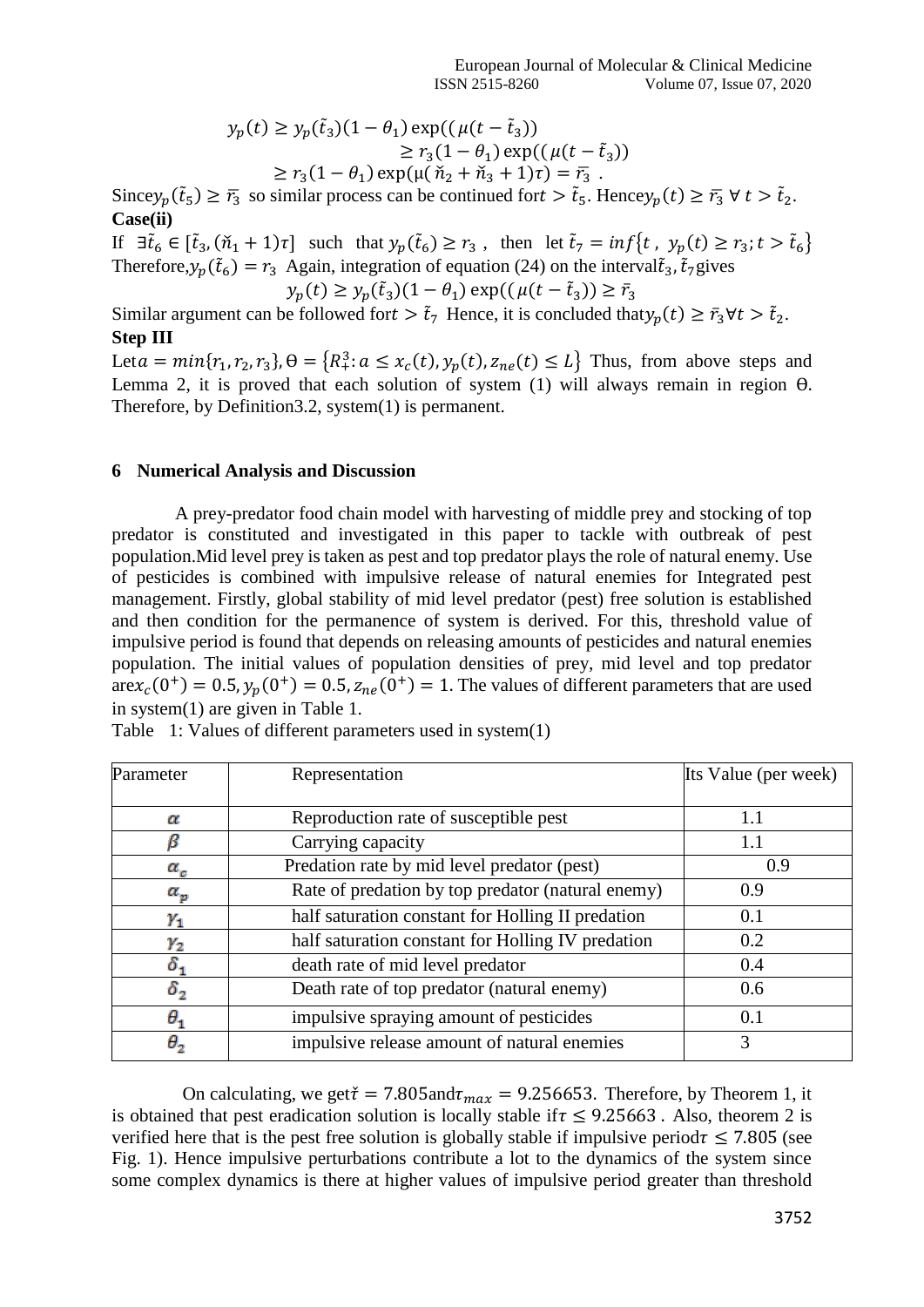value.Thus, combination of chemical and natural control is very effective for pest control.

## **7 Conclusion**

The war between pests and humans is going on from several decades and time to time, different pest control techniques are acquired by mankind. Working on the same path, here we investigated a predator-prey three tropic level model for the purpose of integrated pest management. It is found that instead of using pesticides alone, combination of chemical control along with natural enemies is more efficient in pest control. In Theorem 3, threshold value of impulsive period (τ) is obtained and it is established that pests can coexist with infected pests and natural enemies if  $\tau > \tilde{\tau}$ . Also effect of spraying amount of pesticides and natural enemies is discussed and found that greater releasing amount or small impulsive period support pest eradication.



Figure 1: Global stability of pest extinction periodic solution(0,  $y_p(t)$ ,  $z_{ne}(t)$ ) of system (1) at $\tau < \check{\tau} (= 7.805)$ .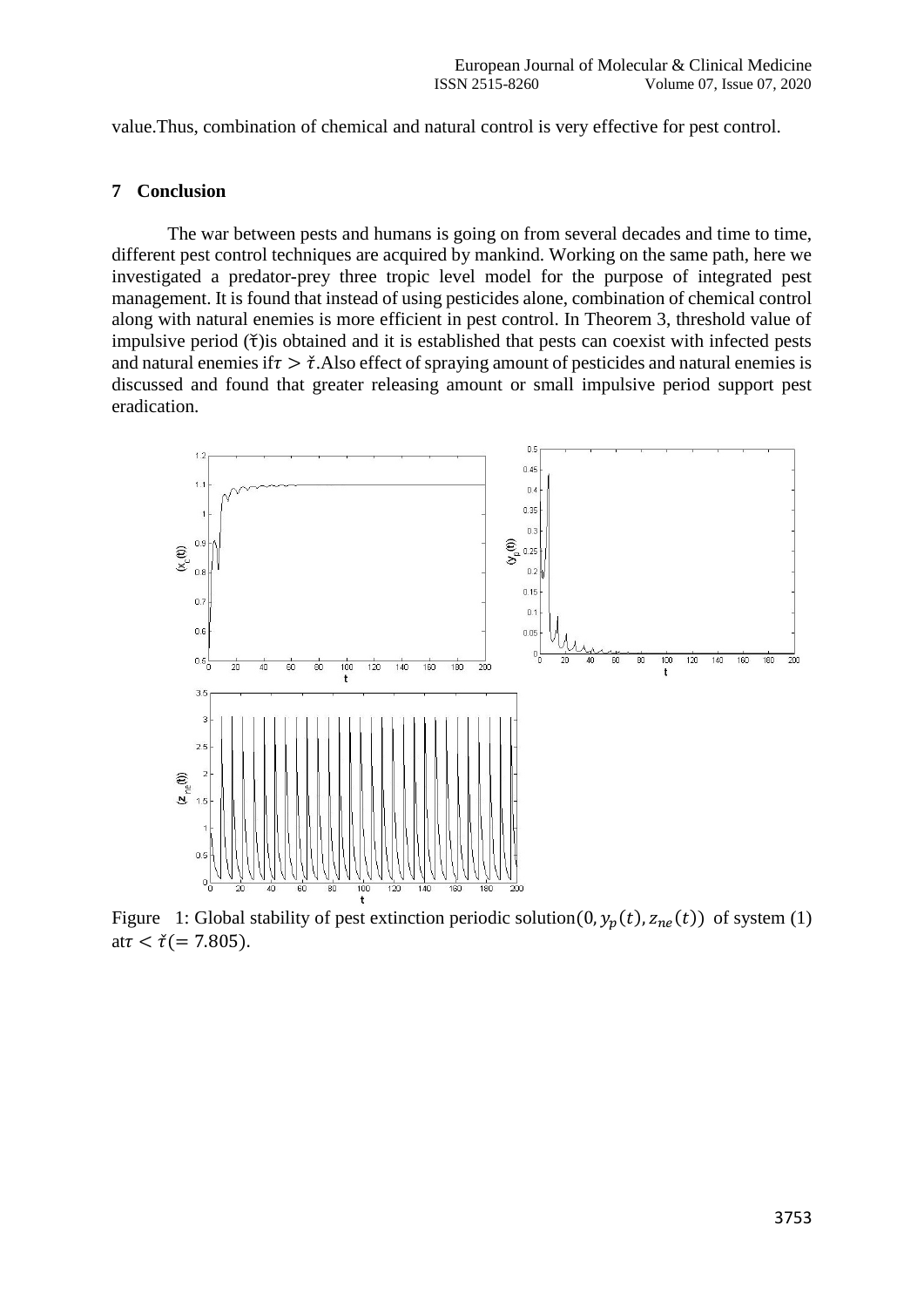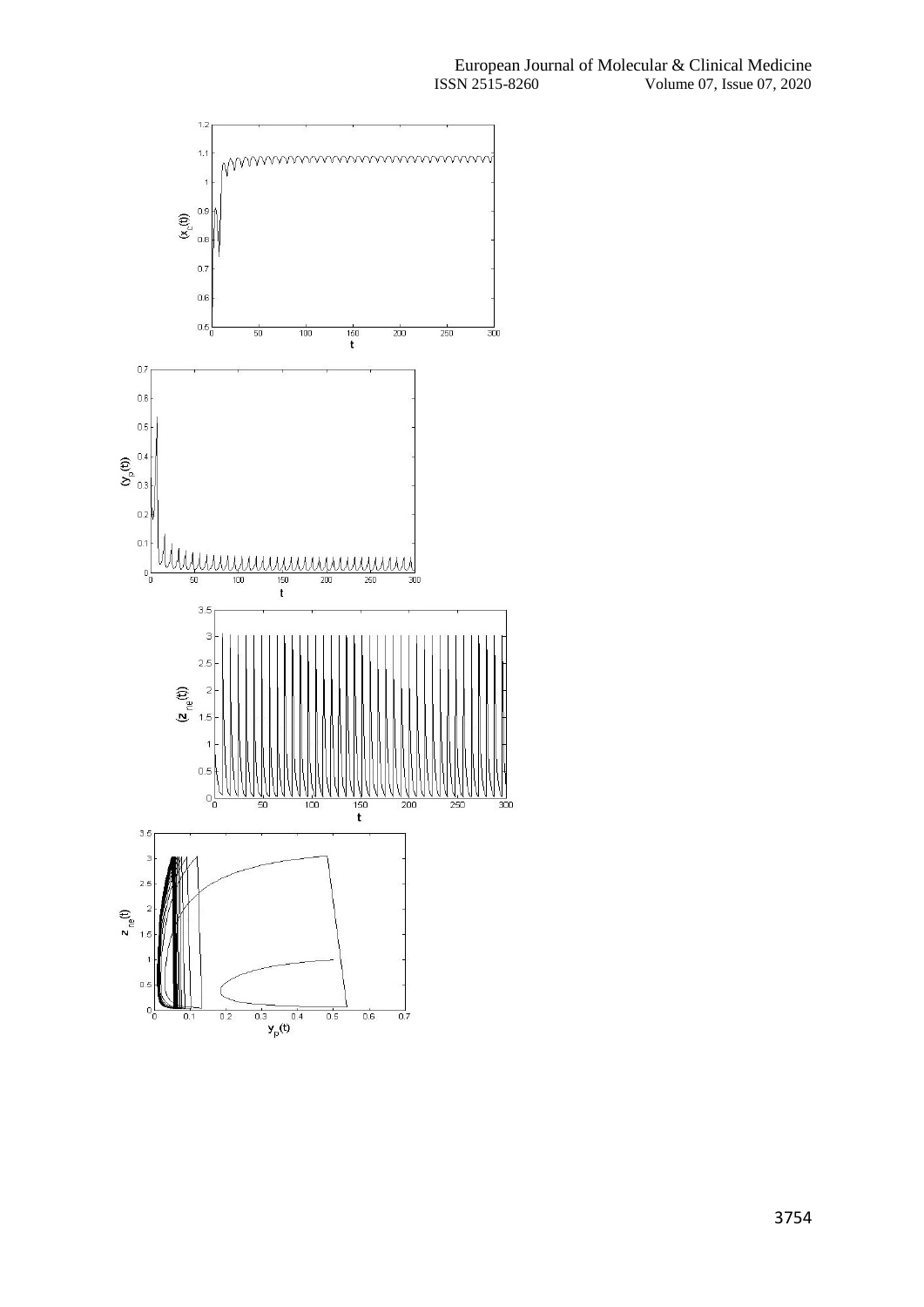

Figure 2: Permanance of the system (1) at  $\tau < \tilde{\tau}$  (= 7.805) with  $x_c(0^+) = 0.5$ ,  $y_p(0^+) =$ 0.5,  $z_{ne}(0^{+}) = 1$ , phase portrait of mid level predator and top predator and phase potrait when system  $(1)$  is permanent.

## **References**

- [1] Z. Hong, J. Jianjun, C. Lansun, Pest management through continuous and impulsive control strategies, Biosystems, 90, 350-361 (2007).
- [2] F.L. McEwen, R.G. Stephenson, The Use and Significance of Pesticides in the Environment, Wiley, New York (1979).
- [3] A.J. Cherry, C.J. Lomer, D. Djegui, F. Schulthess, Pathogen incidence and their potential as microbial control agents in IPM of maize stemborrersin West Africa, Biocontrol, 44(a), 301-327 (1999)
- [4] K. Stoner, Approaches to the Biological Control of Insects, UMCE Bulletin, 7144.
- [5] J.C. Van Lanteren, J. Woets, Biological and integrated pest control in greenhouses, Annual Review of Entomology, 33, 239-250 (1988).
- [6] R.L. Ridgway, S.B. Vinson, Biological Control by Augmentation of Natural Enemies, Plenum Press, New York and London (1976).
- [7] V. Lakshmikantham, D.D. Bainov, P.S. Simenov, Theory of Impulsive Differential equations, World Scientific,Singapore (1989).
- [8] D.D. Bainov, P.S. Simenov, Impulsive Differential Equations: Periodic Solutions and Applications, Longman, London (1993).
- [9] K. Dishlieva, Impulsive Differential Equations and Applications, Journal of Applied and Computational Mathematics, 6, 1-6 (2012).
- [10] X. Liu, L. Chen, Complex Dynamics of Holling type II Lotka-Volterra predator-prey system with impulsive perturbations on the predator, Chaos, Solitons and Fractals, 16, 311-320 (2003).